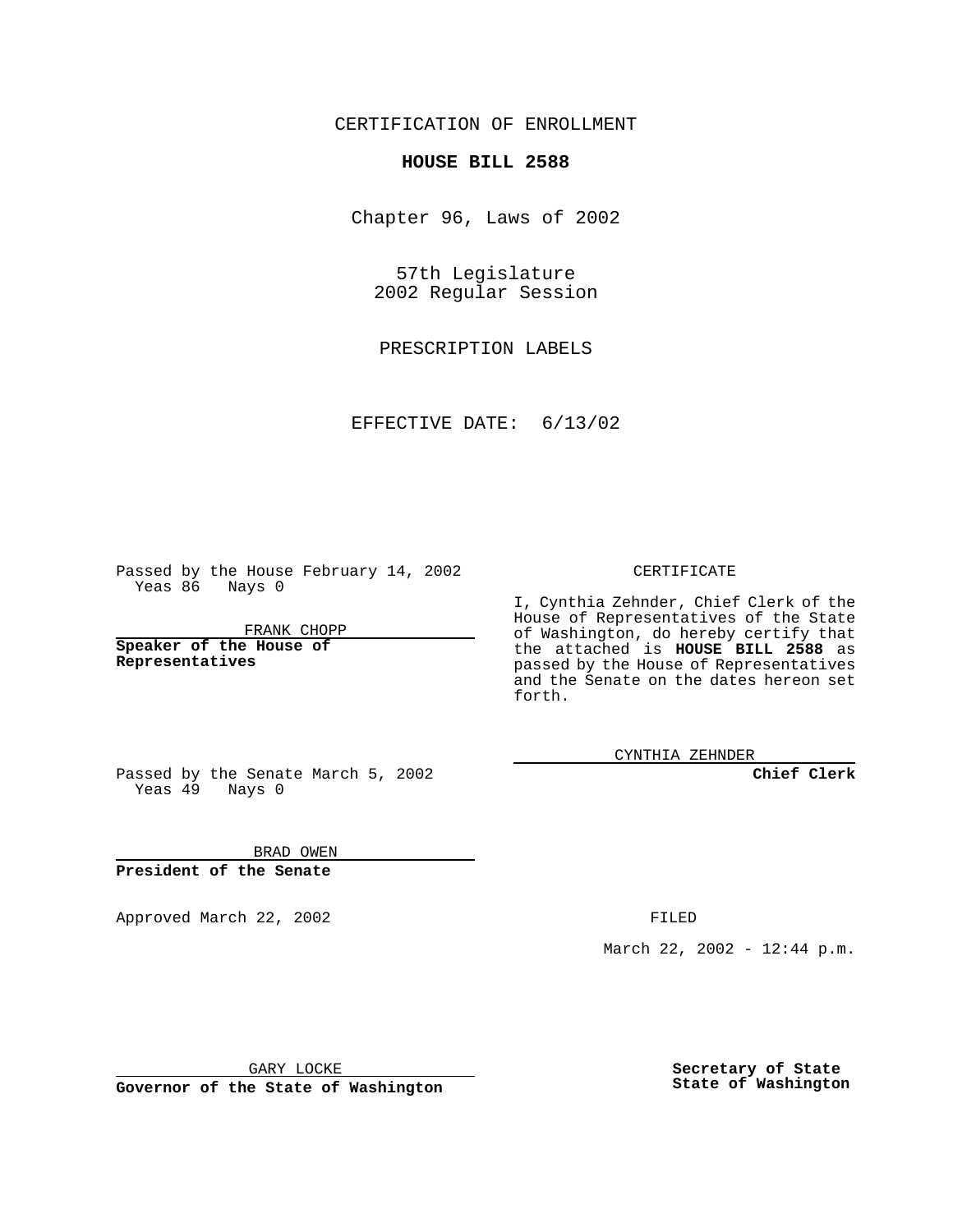## **HOUSE BILL 2588** \_\_\_\_\_\_\_\_\_\_\_\_\_\_\_\_\_\_\_\_\_\_\_\_\_\_\_\_\_\_\_\_\_\_\_\_\_\_\_\_\_\_\_\_\_\_\_

\_\_\_\_\_\_\_\_\_\_\_\_\_\_\_\_\_\_\_\_\_\_\_\_\_\_\_\_\_\_\_\_\_\_\_\_\_\_\_\_\_\_\_\_\_\_\_

Passed Legislature - 2002 Regular Session

**State of Washington 57th Legislature 2002 Regular Session By** Representatives Skinner and Cody

Read first time 01/22/2002. Referred to Committee on Health Care.

1 AN ACT Relating to information required to appear on a prescription 2 label; and amending RCW 18.64.246.

3 BE IT ENACTED BY THE LEGISLATURE OF THE STATE OF WASHINGTON:

4 **Sec. 1.** RCW 18.64.246 and 1984 c 153 s 13 are each amended to read 5 as follows:

6 To every box, bottle, jar, tube or other container of a 7 prescription which is dispensed there shall be fixed a label bearing 8 the name and address of the ((pharmacy wherein the prescription is 9 compounded, the corresponding serial number of the prescription, the 10 name of the prescriber, his directions, the name of the medicine and 11 the strength per unit dose, name of patient, date, the expiration date, 12 and initials of the licensed pharmacist who has compounded the 13 prescription, and)) dispensing pharmacy, the prescription number, the 14 name of the prescriber, the prescriber's directions, the name and 15 strength of the medication, the name of the patient, the date, and the 16 expiration date. The security of the cover or cap on every bottle or 17 jar shall meet safety standards ((promulgated)) adopted by the state 18 board of pharmacy((: PROVIDED, That)). At the ((physician's)) 19 prescriber's request, the name and ((dosage)) strength of the ((drug))